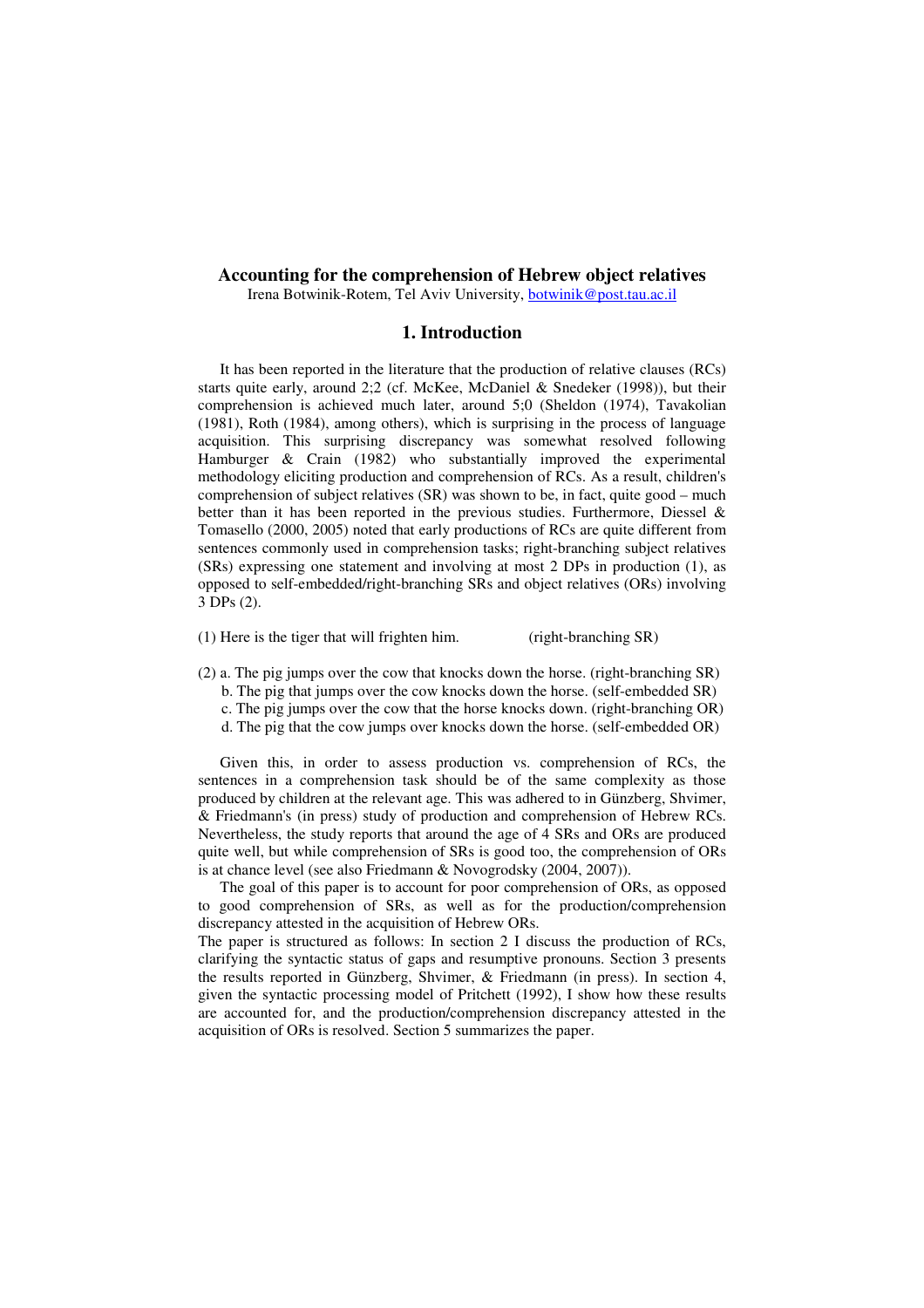## **2. Production of RCs: gaps and resumptive pronouns**

Production of children's RCs across languages involves in addition to gaps, resumptive elements, pronouns and full DPs (the latter will be ignored throughout the paper due to lack of space).<sup>1</sup> Various analyses have been proposed to account for the occurrence of resumptives, especially in the so-called non-true resumptive languages like French or English, where adult RCs are derived via operator movement and therefore, in principle, do not include resumptives.

In the well-known analysis of Labelle (1990), the formation of a relative CP does not involve movement. Rather, it is proposed that a semantic lambda operator binds null or overt base-generated element within the RC, rendering the relative CP predicative, a property denoting constituent (3). The analysis accounts for the lack of relative operators in children's production of RCs (as well as for the instances of RCs which seem to lack any relativization site). But, as pointed out by various authors (e.g. Guasti & Shlonsky (1995), Pérez-Leroux (1995)), it is discontinuous, assuming the derivation of RCs to be semantic at one stage, and syntactic at another. ${}^{2}$ 

(3) The non-movement analysis of Labelle (1990)



I follow Labelle's intuition that children's RCs are derived without movement, but depart from her view that a predicative CP is formed in semantics, and propose the following.

Inspired by Hamburger and Crain's (1982) observation that due to their semantic and syntactic complexity, the acquisition of RCs may involve several steps, I suggest that the adult mechanisms of bound variable formation involved in the derivation of RCs, namely the (null) operator movement or operator-binding (4) might be preceded by a pre-operator stage where children treat a relative CP as a simple modifier (e.g. AP), i.e. a constituent with a slot  $(x)$ , which generates modification.<sup>3</sup>

(4) Adult RC CP

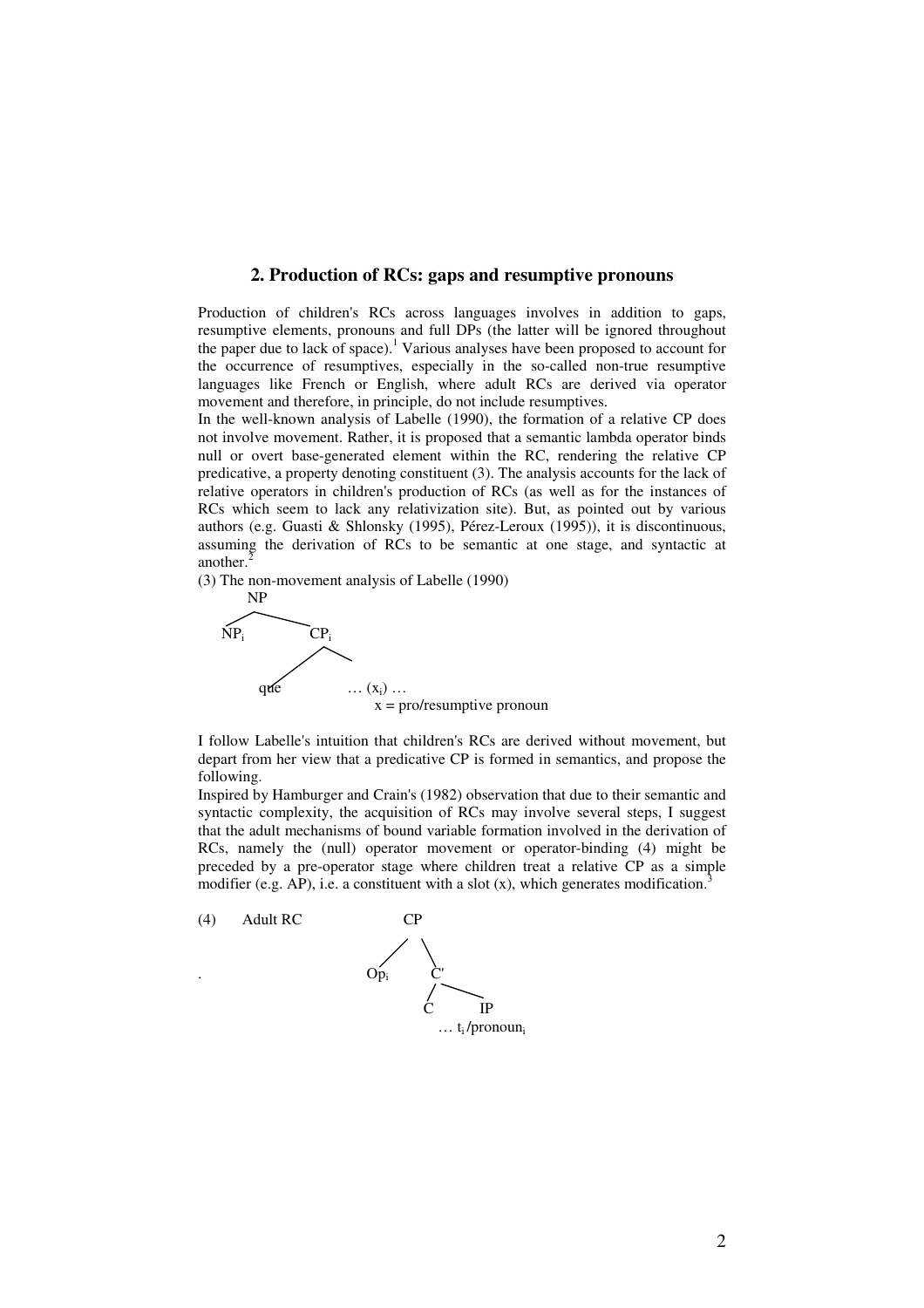The saturation of the CP's slot is achieved via identification with the external semantic argument of the modified NP (*R*), like in simple modification of a nominal by an AP (Higginbotham (1985)), as schematized in (5).

(5) a. Modification by a relative CP at the pre-operator stage

$$
NP R_i
$$
  
N' CP x = i  
N (R<sub>i</sub>)

b. Modification by an AP



I suggest further that the slot of the relative CP results from externalization of one of the verb's  $\theta$ -roles (canonically, the external one, see Williams (1994)).<sup>4</sup> Specifically, a  $\theta$ -role can assume the status of a slot, if its assignment is retained (as proposed, for instance, in Reinhart and Siloni (2005) for the derivation of syntactic reflexives in languages like French). A  $\theta$ -role which is not assigned within the IP is externalized, becoming a slot (x) of the relative CP.

According to Reinhart and Siloni (2005), non-assignment of a  $\theta$ -role has to be morphologically marked. Since externalization affects the verb's theta-grid, the marking should be closely related to the verb, namely be an element of I (e.g. *se* in French reflexives), or part of the verbal inflection in the lexicon (e.g. the *hitpa'el* template in Hebrew). In this respect, note that the verb in (adult) RCs does not have such marking and hence RCs in adult grammar are not derived via externalization.

I propose that children at the discussed developmental stage are not fully familiar with the precise nature of the marking, considering the complementizer and/or the resumptive pronoun as markers of externalization. As a result, externalization would be allowed in children's RCs. This is plausible given that the complementizer is what distinguishes AP modifiers from CP modifiers. Furthermore, in SRs the complementizer is adjacent to the verb, and therefore it is reasonable to view it as closely related to the verb.<sup>5</sup> Consequently, both children's RCs with a gap and those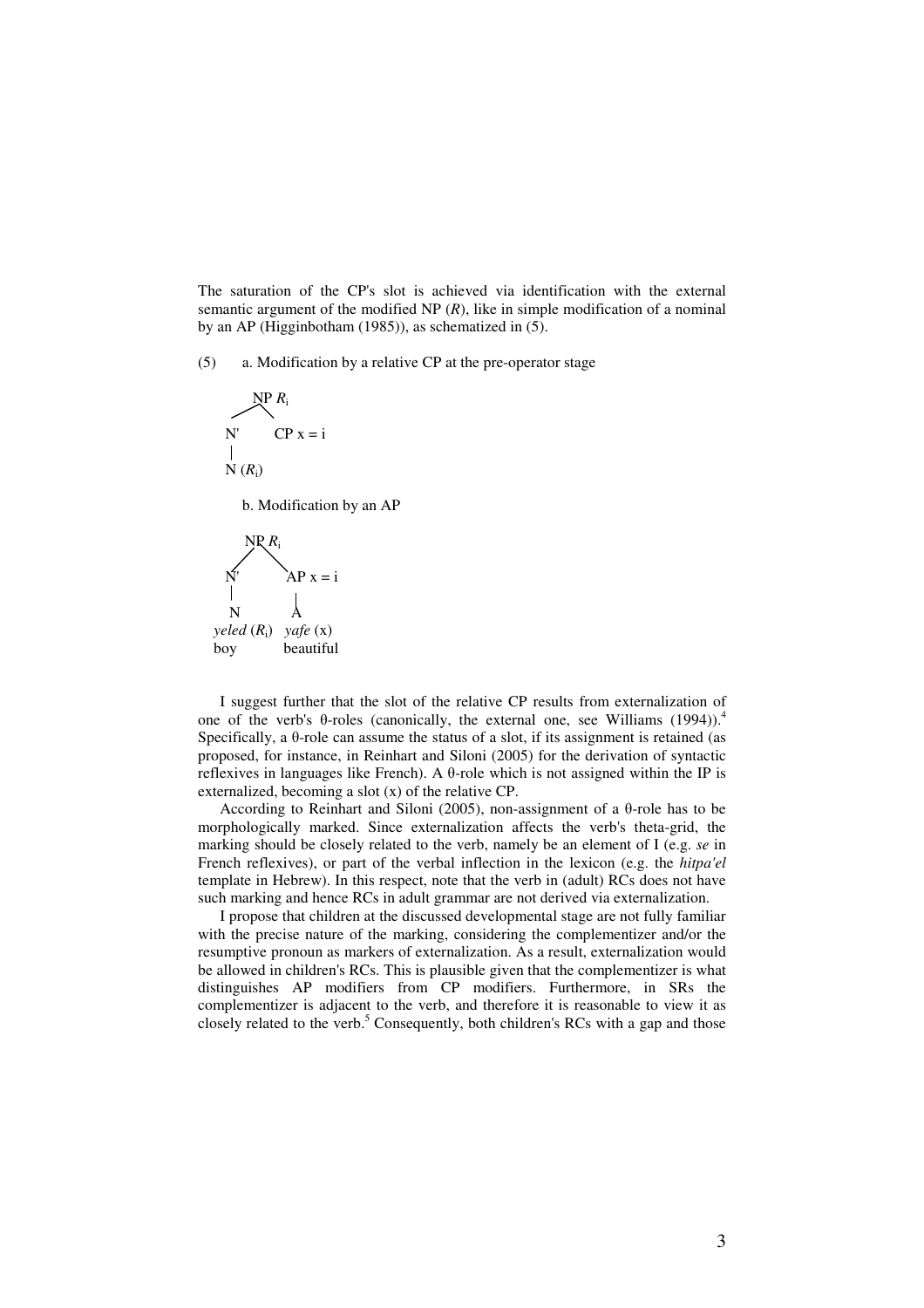with a resumptive pronoun are outputs of the derivation involving externalization at a certain developmental stage. In the former externalization is marked by the complementizer, while in the latter externalization is marked by the resumptive pronoun. <sup>6</sup> Note that in ORs the pronoun is adjacent to the verb, and therefore could be considered as the appropriate marker of externalization.

The proposed analysis makes no claim regarding the existence of null operators in children's grammar at the relevant stage. Rather, it is suggested that operators (null or overt) might not be used in the derivation of RCs from the start. Why would this be the case? Two possible answers come to mind:

(i) Following Wexler (1991), (null) operators of the sort employed in RCs are not available to children under 6 years (but see Vainikka & Roeper (1993)).

(ii) Children opt for the canonical: Overt operators are canonically associated with *wh*-questions, but RCs are not questions. Moreover, *wh*-operators in interrogatives do not turn the CP into a predicate. RCs are modifiers (i.e. they are predicative). Canonical modifiers have a slot. Hence RCs are assumed to have a slot.<sup>7</sup>

To summarize, in the proposed analysis RCs at the discussed stage are derived without movement (similarly to Labelle's (1990) claim), but the formation of the open constituent, namely externalization, is part of the syntactic derivation (contra Labelle (1990)). With this in mind, let us turn now to the facts to be accounted for.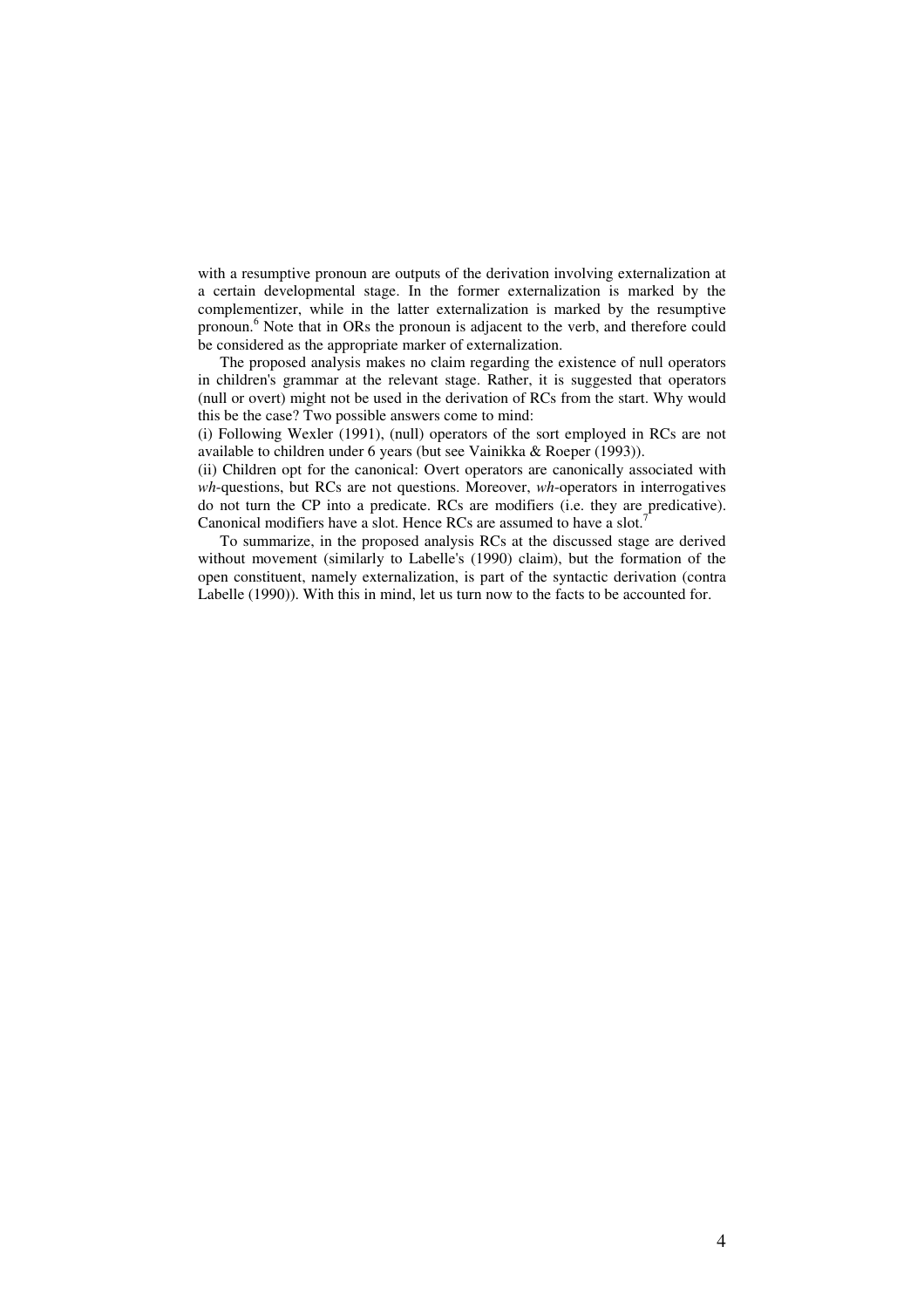#### **3. Production and comprehension of Hebrew (O)RCs**

The results I aim at accounting for are those reported in the study of Günzberg, Shvimer, & Friedmann (in press), where the same children were tested for production and comprehension of various Hebrew RCs. As mentioned, this study used the simplest kind of RCs, including at most 2 DPs, expressing a single statement and right branch embedding, namely the kind of relatives children produce at the relevant age (as observed in Diessel & Tomasello (2000, 2005)) (6):

| $(6)$ a. tar'e li et ha-para she-menasheket et ha-tarnegolet | (SR) |
|--------------------------------------------------------------|------|
| show me acc the-cow that-kisses acc the-chicken              |      |
| 'Show me the cow that kisses the chicken.'                   |      |
| b. tar'e li et ha-para she-ha-tarnegolet menasheket          | (OR) |
| show me acc the-cow that-the-chicken kisses                  |      |
| 'Show me the cow that the chicken kisses.'                   |      |

The additional goal of the study was to examine whether various linguistic hints are useful for the comprehension of ORs. These included: (i) distinct agreement on the embedded verb (i.e. the gender of the NPs is not identical); (ii) the addition of a resumptive pronoun; (iii) Free ORs, including a *wh-*phrase; and (iv) ORs with an arbitrary subject ( $pro_{\text{arb}}$ ) (the relevant examples are illustrated in section 4.3).<sup>8</sup>

Comprehension of RCs was tested by two sentence-picture matching tasks, using acted out scenes, similarly to McKee, McDaniel & Snedeker (1998), following the methodology suggested in Hamburger & Crain (1982). 22 native Hebrew speaking children, aged 3;7-5;0, were divided in two age-matched groups, each tested by one of the tasks (for details, see Günzberg et al. (in press)).

As shown in Table 1, comprehension of SRs (as well as free RCs and RCs including a *pro*arb) was very good, its success rate was significantly above chance level, whereas ORs were comprehended at chance level. Interestingly, unlike all other linguistic hints all of which improved the comprehension of ORs, the addition of a resumptive pronoun did not, i.e. it remained at chance level.

| Kinds of RCs                   | <b>SR</b>   | <b>OR</b> |      | Free OR $\mid pro_{\text{arb}}$ OR |
|--------------------------------|-------------|-----------|------|------------------------------------|
| Linguistic hints               |             |           |      |                                    |
|                                | good        | chance    | good | good                               |
| Distinct agreement             | even better | good      |      |                                    |
| Addition of resumptive pronoun |             | chance    |      |                                    |

**Table 1. Comprehension of RCs with/without linguistic hints**

Before we turn to the account of the results, it is worth noting a surprising correlation reported in the study: Children whose comprehension was poor (i.e. they were guessing) tended to produce ORs in an adult-like fashion, without a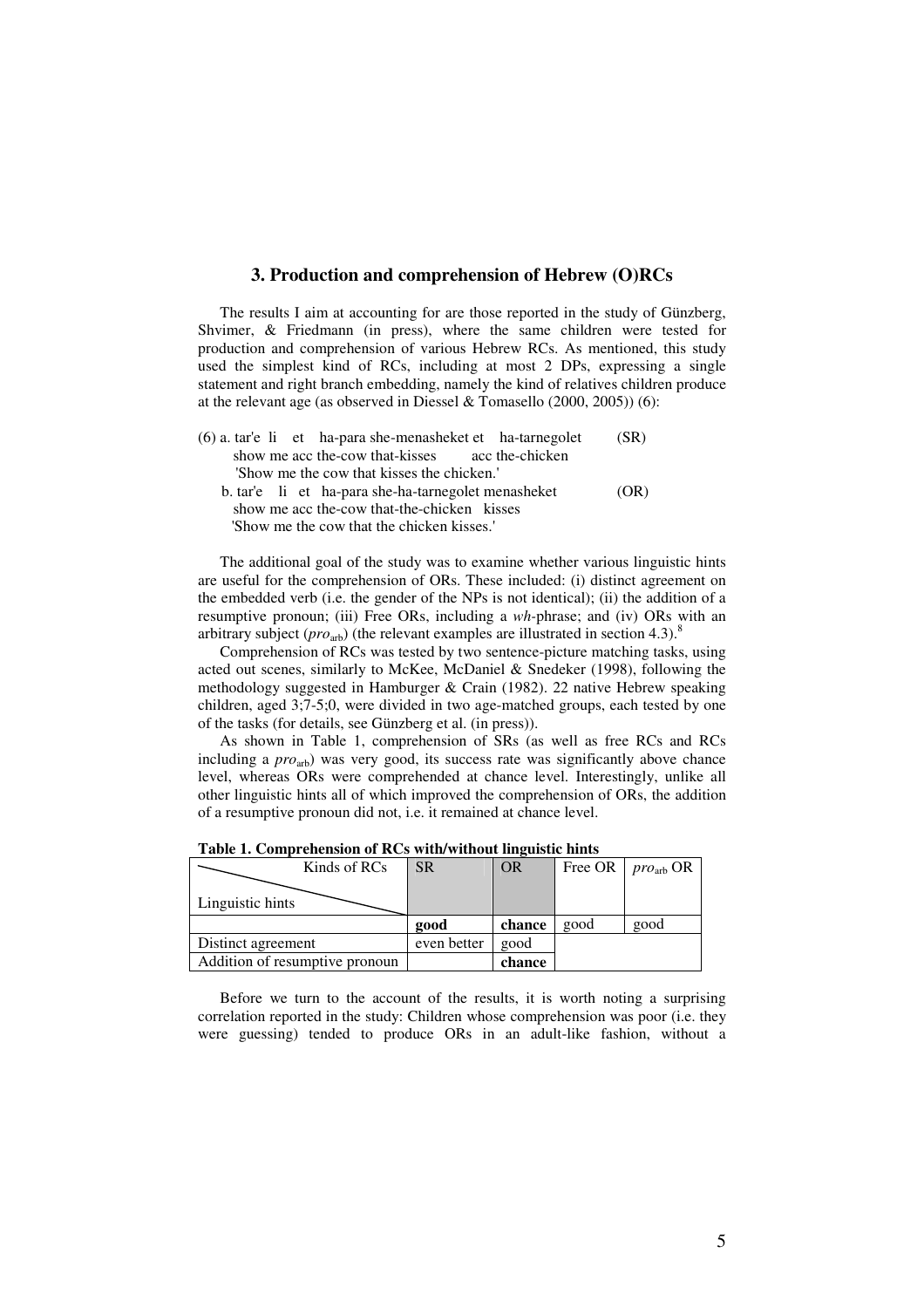resumptive, while those showing good comprehension tended to use resumptive pronouns, which are grammatical, but less favored in adult Hebrew (the "understanding" children produced significantly more ORs with a pronoun).

## **4. The account**

Based on the proposal advanced here, a relative CP at the relevant stage of the development is viewed by children as a simple modifier, formed via externalization. Following Pritchett (1992), Chomsky (1995), Reinhart (1999), Siloni (2004) (among others), I assume that production and comprehension are done by the Computational System, CS. Informally speaking, production and comprehension differ in that in production the speaker controls the numeration, which, in turn, guides the derivation, while in comprehension the speaker has no control of the whole numeration. Rather, the incoming words are assigned some structure according to the principles guiding the syntactic processor.<sup>9</sup> It is possible, then, depending on the nature of the processing guideline(s), that there will be structures causing some parsing difficulties (e.g. the Garden Path phenomenon: 'The boy hit fell.'). The processing model developed in Pritchett (1992), is presented below in very rough lines.

# **4.1 The processing model (Pritchett 1992)**

The incoming words entering the processor are put in the store. The structure of the sentence is built upon the arrival of the predicate (i.e. the verb). The processing is fully automatic, with no look-ahead, and it is guided by the following, informally stated, principle: The processor attempts to satisfy the predicate-argument relations as soon as possible. Put differently, at any given moment of the processing the processor attempts to link the  $\theta$ -roles (or x-slots) to the arguments, and to incorporate all the arguments in the store into the structure. Since the processor is part of the CS, it is sensitive to syntactic entities such as Case, agreement, etc., i.e. these entities can influence the processing, serving as the hints.

In most cases, there is only one way to satisfy the processing guideline at any processing step, leading sometimes to a wrong analysis, which is referred to as the GP effect.<sup>10</sup> However, in some sentences at some point of processing, there actually exist two processing options which are equal in terms of predicate-argument relations. For instance, in one option the predicate can get rid of all its  $\theta$ -roles, but there is an argument in the store which cannot be linked with a  $\theta$ -role, whereas in the other processing option, all the arguments that were in the store get linked to  $\theta$ -roles, but the verb has still one  $\theta$ -role unlinked. Since both options satisfy the processing guideline to the same extent, some processors take one and some take the other. As we will see in the next section, this kind of a situation, namely the existence of two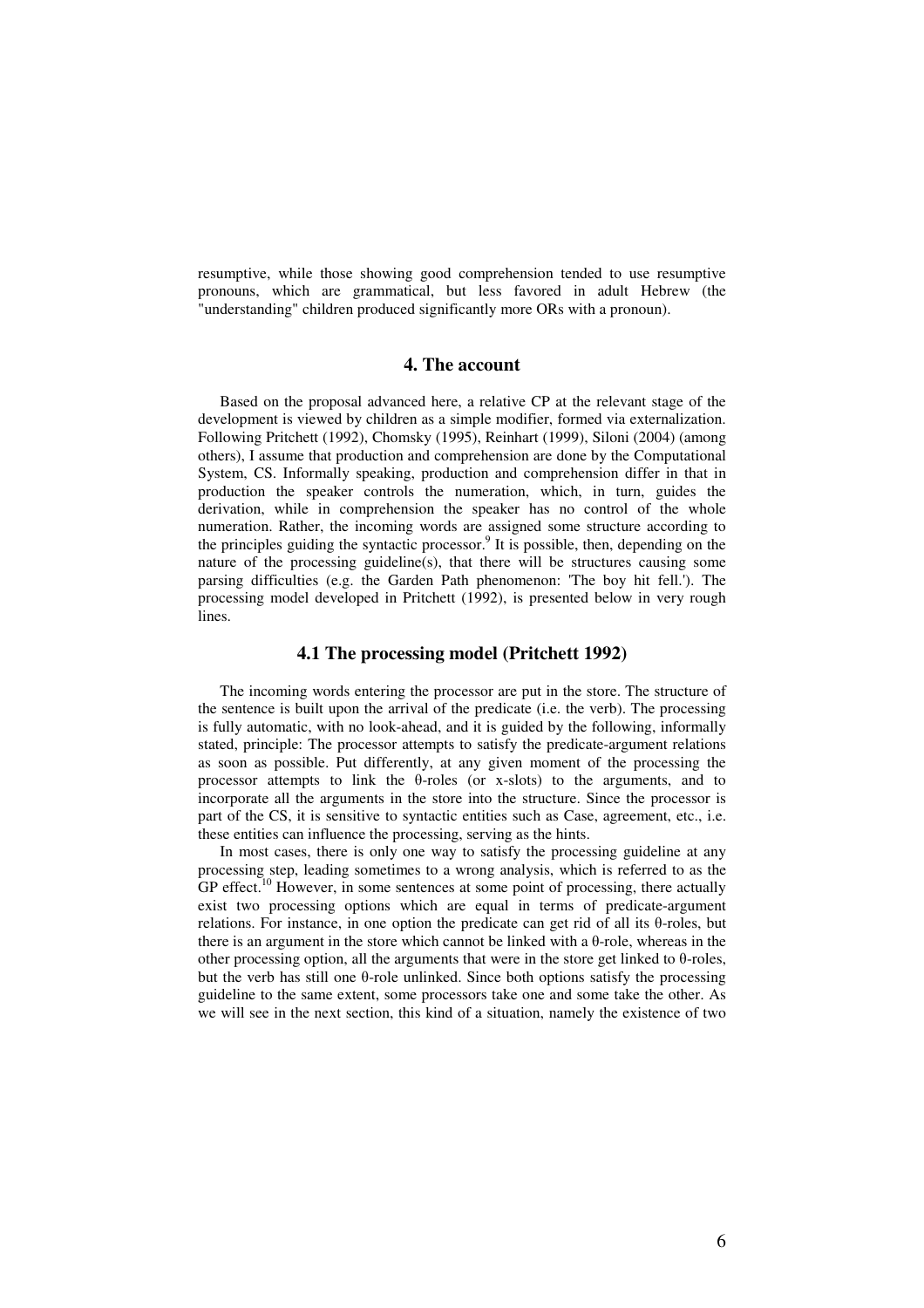processing options, is involved in the parsing (i.e. in the comprehension) of ORs, assuming the derivational mechanism of externalization proposed here.

# **4.2 Comprehension of SRs vs. ORs**

Let us look at the SR example  $((6a)$  repeated as  $(7)$ ), and illustrate how its parsing leads naturally to the correct comprehension (I focus mainly on the embedded CP):

(7) tar'e li et ha-para she-menasheket et ha-tarnegolet show me acc the-cow that-kisses acc the-chicken 'Show me the cow that kisses the chicken.'

| $(8)$ Processing of $(7)$                                     |                                                                                                                                                                                                                                                                                                                                                                                                                                                                   |
|---------------------------------------------------------------|-------------------------------------------------------------------------------------------------------------------------------------------------------------------------------------------------------------------------------------------------------------------------------------------------------------------------------------------------------------------------------------------------------------------------------------------------------------------|
| <b>Store</b>                                                  | Structure                                                                                                                                                                                                                                                                                                                                                                                                                                                         |
| <i>tar'e li et ha-para</i> (show me the cow)<br>$she-$ (that) | the main clause is built                                                                                                                                                                                                                                                                                                                                                                                                                                          |
| <i>menasheket</i> $\langle 01, 02 \rangle$ (kisses)           | The structure of the relative CP is being built<br>from the VP upwards. If children assume the<br>externalization derivation, one of the verb's<br>$\theta$ -roles has to be externalized. Since there is<br>no unlinked argument in the store, namely no<br>argument can be linked to $\theta$ 1, this $\theta$ -role is<br>externalized, becoming the slot $(x)$ which<br>enables the merge of <i>ha-para</i> ('the cow') and<br>its modifier, the relative CP. |
| <i>(et)</i> ha-tarnegolet (the chicken)                       | of<br>merged as the<br>complement<br>1S<br>the verb, linked to $\theta$ 2.                                                                                                                                                                                                                                                                                                                                                                                        |

The processing is over, resulting in an adult-like comprehension. Now, let us examine the parsing of an OR.

The OR presented in (6b) is repeated in (9), and its processing steps are elaborated in (10).

(9) tar'e li et ha-para she-ha-tarnegolet menasheket show me acc the-cow that-the-chicken kisses 'Show me the cow that the chicken kisses.'

 $(10)$  Processing of  $(9)$ 

| Store                                        | Structure                           |
|----------------------------------------------|-------------------------------------|
| <i>tar'e li et ha-para</i> (show me the cow) | the main clause is built            |
| <i>she-</i> (that)                           |                                     |
| <i>ha-tarnegolet</i> (the chicken)           |                                     |
| menasheket $\langle 01, 02 \rangle$ (kisses) | two equal analyses in terms of      |
|                                              | predicate-argument relations arise: |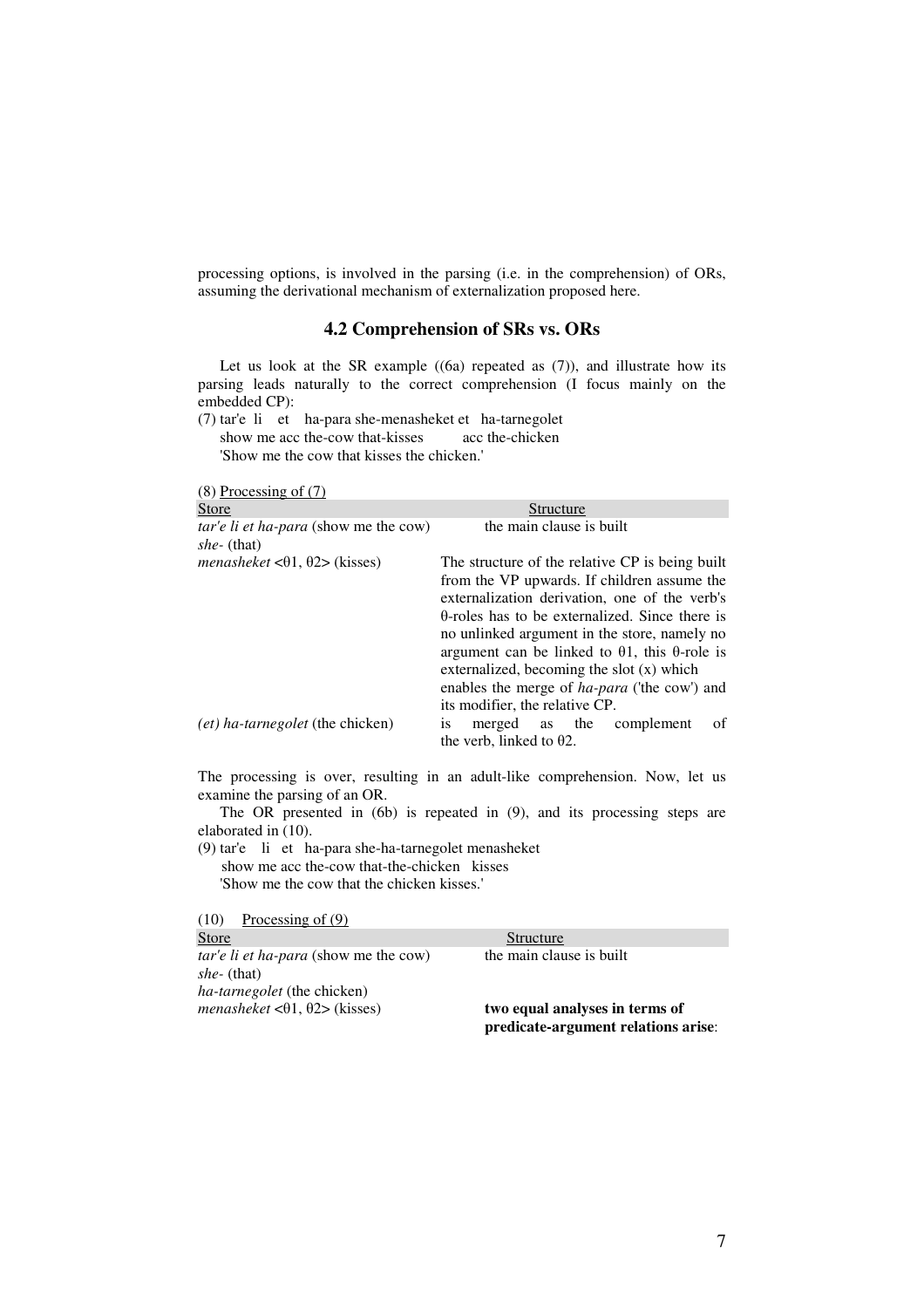Analysis I (leading to **incorrect parsing**):  $\theta$ 1 is externalized (x) to generate modification,  $\theta$ 2 is assigned to *the chicken* (as a result, the assignment of the  $\theta$ -roles is reversed:  $\theta$ 1, the Agent of 'kisses', is interpreted as 'the cow').

Analysis II (leading to **correct parsing**):  $\theta$ 1 is assigned to *the chicken*,  $\theta$ 2 is externalized (x).

Since these two parsing analyses satisfy the processing guideline to the same extent, each can be chosen by the automatic processor randomly, resulting in the attested chance level rate of OR comprehension.<sup>11</sup>

Importantly, the existence of two equal analyses as depicted in (10) is crucially related to the claim advanced here regarding the existence of the pre-operator stage in children's derivation of RCs. Specifically, the two equal analyses arise because the formation of the modifier (CP) via externalization involves direct and immediate manipulation of one of the  $\theta$ -roles of the verb, affecting the linking of the other one. ORs do not present a processing difficulty for adult speakers because of the mediating effect induced by the operator involved in their formation; in adult processing of ORs the operator marks the CP as a modifier, and therefore upon the arrival of the verb,  $\theta$ 1 is standardly linked to the argument already in the store ('the chicken', in our example) with the subsequent linking of  $\theta$ 2 to the argument bound by the operator (trace or resumptive pronoun).

In light of the above, the apparently surprising finding that children whose comprehension rate is at the chance level, produce ORs in (what looks like) an adult-like fashion, namely with a gap, is not that surprising. By hypothesis, at the discussed developmental stage, production with a gap reflects externalization namely, non-realization of the relevant  $\theta$ -role in its syntactic position (rather than production with a trace). As just explained, this mechanism of RC formation can have the undesirable effect on ORs comprehension, i.e. the reversed linking of the verb's  $\theta$ -roles. In contrast, children showing good comprehension of ORs are probably at a more advanced developmental stage, using operator-binding. Consequently, their production is expected to contain considerably more resumptives, according to the results.

## **4.3 Comprehension of ORs: useful and useless hints**

As mentioned, among the four hints (illustrated in (11)), only the addition of the pronoun (11b) was shown in Günzberg et al. (in press) to be useless for comprehension of ORs. Let us see how this is accounted for.

- (11) a. tar'e li et ha-yeled she-ha-yalda menasheket (distinctive agreement) show me acc the-boy that-**the-girl** kisses-**3p.Fem.** 'Show me the boy that the girl kisses.'
	- b. tar'e li et ha-para she-ha-tarnegolet menasheket **ota** (resumptive) show me acc the-cow that-the-chicken kisses her/it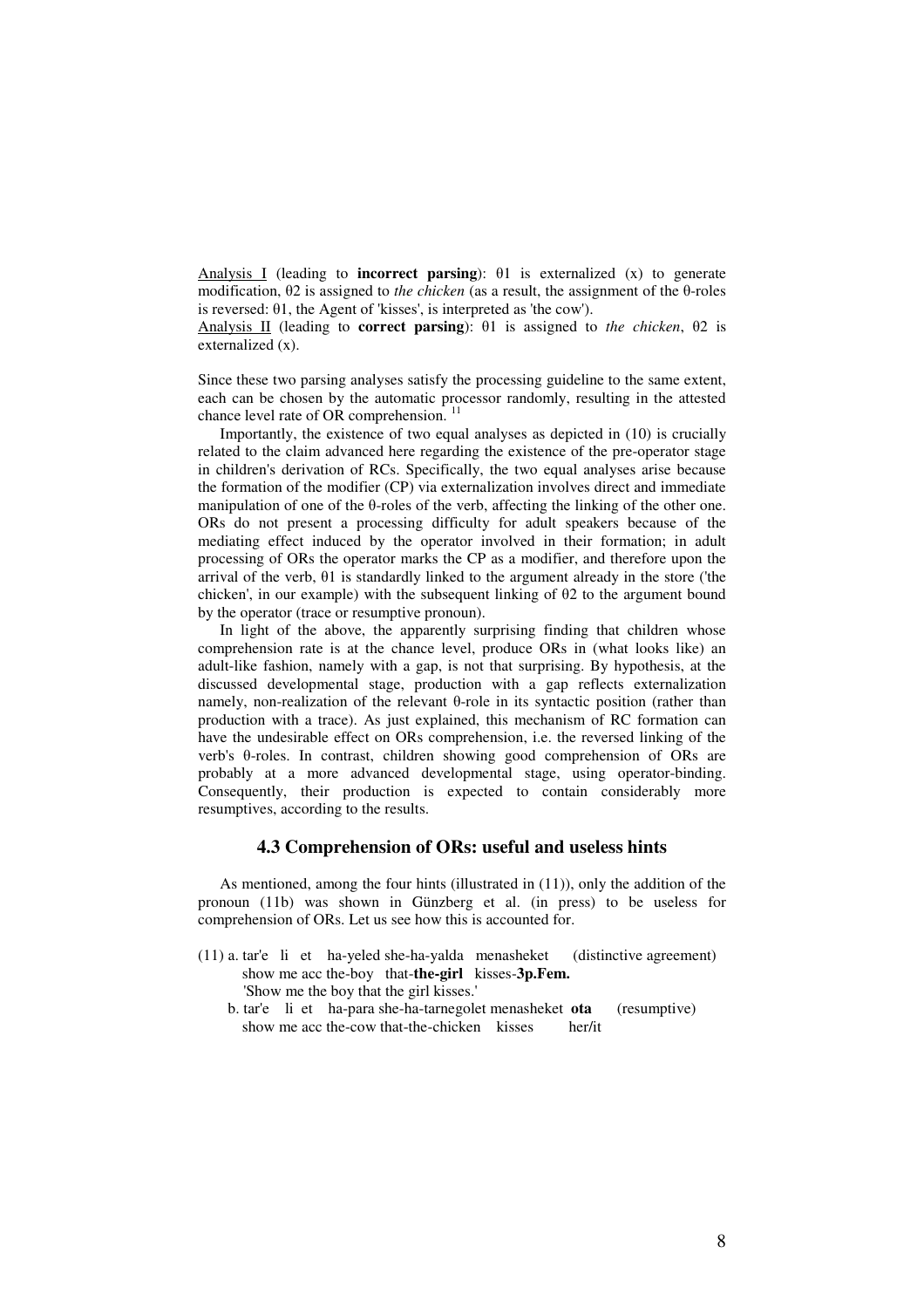|  |  | c. tar'e li et <b>mi</b> she-ha-yeled menashek | (Free OR)                             |
|--|--|------------------------------------------------|---------------------------------------|
|  |  | show me acc who that-the-boy kisses            |                                       |
|  |  | d. tar'e li et ha-yeled she-menashkim oto      | $(\text{pro}_{\text{arb}} \text{OR})$ |
|  |  | show me acc the-boy that-kiss-3p.Pl. him       |                                       |

#### *4.3.1 The addition of the resumptive pronoun (not helpful)*

The processing of the OR, including the two equally possible analyses is repeated in (12):

| Processing of an OR $(e.g. (11b))$<br>(12)   |                                                                                                                           |
|----------------------------------------------|---------------------------------------------------------------------------------------------------------------------------|
| Store                                        | Structure                                                                                                                 |
| <i>tar'e li et ha-para</i> (show me the cow) | the main clause is built                                                                                                  |
| <i>she-</i> (that)                           |                                                                                                                           |
| <i>ha-tarnegolet</i> (the chicken)           |                                                                                                                           |
| menasheket $\langle 01, 02 \rangle$ (kisses) | two equal analyses in terms of                                                                                            |
|                                              | predicate-argument relations arise:                                                                                       |
|                                              | $\Lambda$ and suited to the compact theoretical (a) in the second (a) in the compact of the different case of $\Omega$ is |

Analysis I **(incorrect parsing)**:  $\theta$ 1 is externalized (x) to generate modification,  $\theta$ 2 is assigned to *the chicken* (the assignment of the theta-roles is reversed). Analysis II (**correct parsing**):  $\theta$ 1 is assigned to *the chicken*,  $\theta$ 2 is externalized (x).

The resumptive pronoun (*ota* 'her' in (11b)) enters the processor after one of the above options has been (randomly) taken, namely the  $\theta$ -roles of the verb has been linked, resulting in grammatical sentences. Therefore in order to incorporate the pronoun, some reanalysis is needed. The question is what kind of reanalysis is necessary in each case and whether this reanalysis can be done automatically or not (see note 10). I assume that only an automatic reanalysis, which is done by the syntactic processor would have a meliorating effect on the comprehension of an OR.

Analysis I + pronoun: Under present assumptions, the pronoun marks the externalized  $\theta$ -role. Since the pronoun is accusative, it should be associated with externalization of the internal  $\theta$ -role, namely  $\theta$ 2. But this  $\theta$ -role is linked with 'the chicken', rather than being externalized. In order to incorporate the pronoun the whole sentence should be completely, and non-trivially (namely, consciously) reanalyzed; the previously externalized  $\theta$ -role ( $\theta$ 1) should be linked to 'the chicken', while  $\theta$ 2 be unlinked from 'the chicken' and externalized, subsequently marked by the pronoun. As far as I know, there is no evidence that children engage in conscious reanalysis, to begin with, and if so, whether they are successful. Given that even for adults a conscious reanalysis is not always trivial, it seems reasonable to assume that children would not opt for the required global reanalysis. Rather, they can simply ignore the pronoun. After all, the sentence is fully grammatical without it. As a result, the incorrect parsing is unaffected by the addition of the pronoun.

Analysis  $II$  + pronoun: In light of the above, the pronoun can be simply ignored, not affecting the (correct) comprehension at all. (If it is not ignored, it can be easily incorporated as the marker of the externalized  $(\theta_2)^{12}$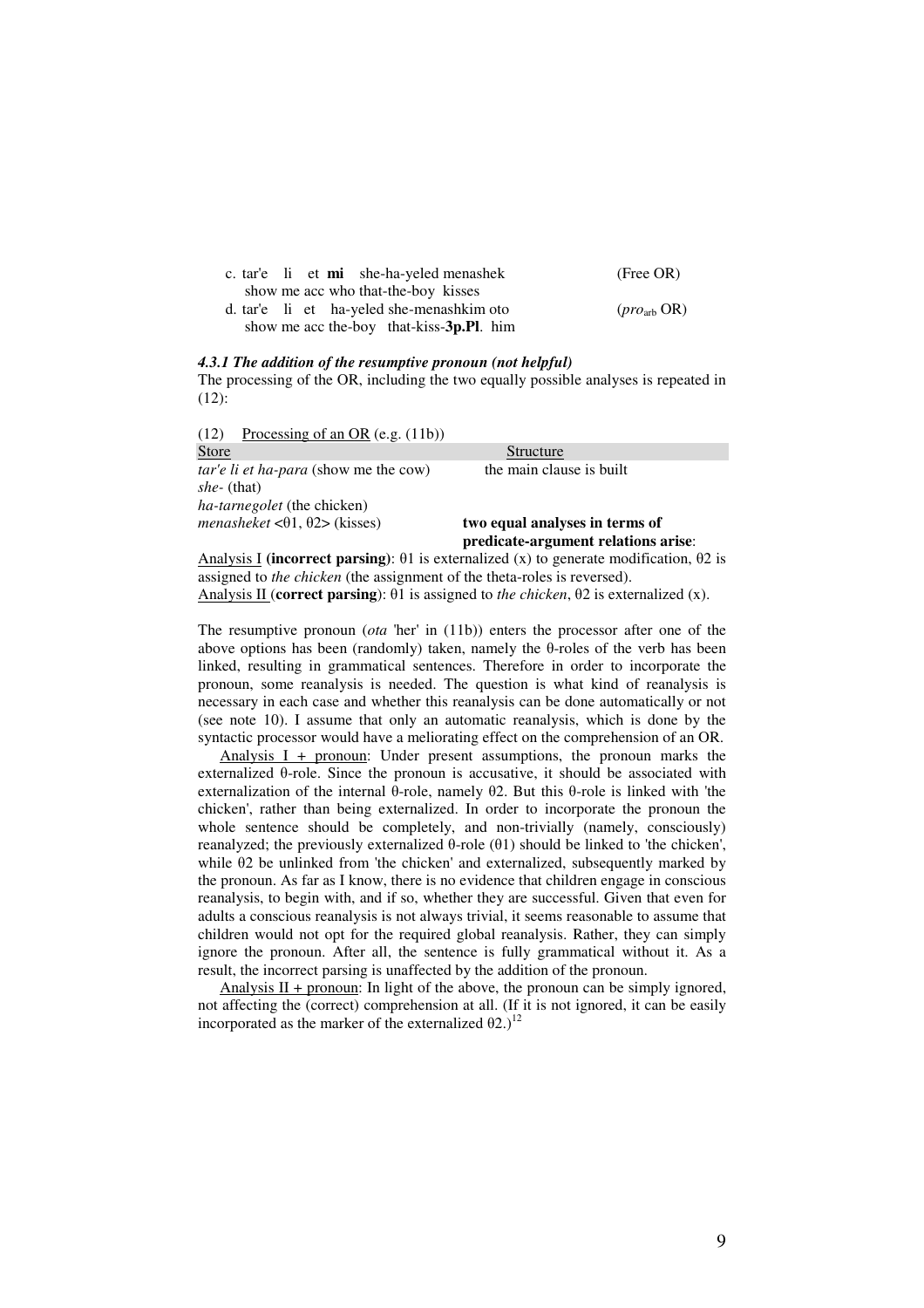#### *4.3.2 Helpful hints: agreement and Free ORs*

In Günzberg et al. (in press) distinctive agreement on the verb (repeated once more in (13a)), and ORs including a  $pro_{\text{arb}}(13b)$  are treated as separate hints. Given that the φ-features of *pro*<sub>arb</sub> in Hebrew are 3p.Pl., thus clearly distinct from the φ-features of the head of the relative, which is singular ('the boy' in (13b)), I treat both as instances of distinctive agreement.<sup>13</sup> The agreement features on the verb dictate the identity of the subject, namely the argument associated with  $\theta$ 1 ('the girl', in (13a),  $pro<sub>arb</sub>$  in (13b)), eliminating Analysis I, whereby this  $\theta$ -role is externalized. As a result, only Analysis II is pursued by the processor, leading to correct comprehension.

(13) a. tar'e li et ha-yeled she-ha-yalda menasheket (distinctive agreement) show me acc the-boy that-**the-girl** kisses-**3p.Fem.** 'Show me the boy that the girl kisses.' b. tar'e li et ha-yeled she-menashkim oto (*pro*arb OR) show me acc the-boy that-kiss-**3p.Pl**. him

Finally, free (O)Rs (14) differ from all other RCs, including only one explicit argument ('the boy'), and an overt *wh-*phrase (*mi* 'who'). The *wh-*phrase is an explicit operator-morpheme, marking the CP as the modifier. Externalization, thus, is not required, i.e. it is irrelevant, and therefore the processing step with two equal analyses never arises. The association of the verb's  $\theta$ -roles within the relative clause is done like in a regular clause, according to the arguments in the store, without the need to "sacrifice" one of the  $\theta$ -roles to generate modification. Since there is no distinct object marking on the argument already in the store ('the boy'), this argument is linked with the external  $\theta$ -role of the verb,  $\theta$ 1.

(14) tar'e li et **mi** she-ha-yeled menashek (Free OR) show me acc who that-the-boy kisses

# **5. Summary**

The goal of this study was to account for the observed surprising discrepancy between the relatively early production of Hebrew (O)RCs as opposed to their late comprehension. The main hypothesis I advanced is that at a certain developmental stage children treat relative CPs as simple modifiers, namely as constituents with a slot, resulting from externalization of one of the verb's  $\theta$ -roles. Based on this, and assuming the processing model of Pritchett (1992), the guessing pattern in OR comprehension was argued to derive from the externalization mechanism assumed in the parsing of RCs and its interaction with the processing guideline, leading to two equal parsing analyses randomly chosen by the automatic processor at a certain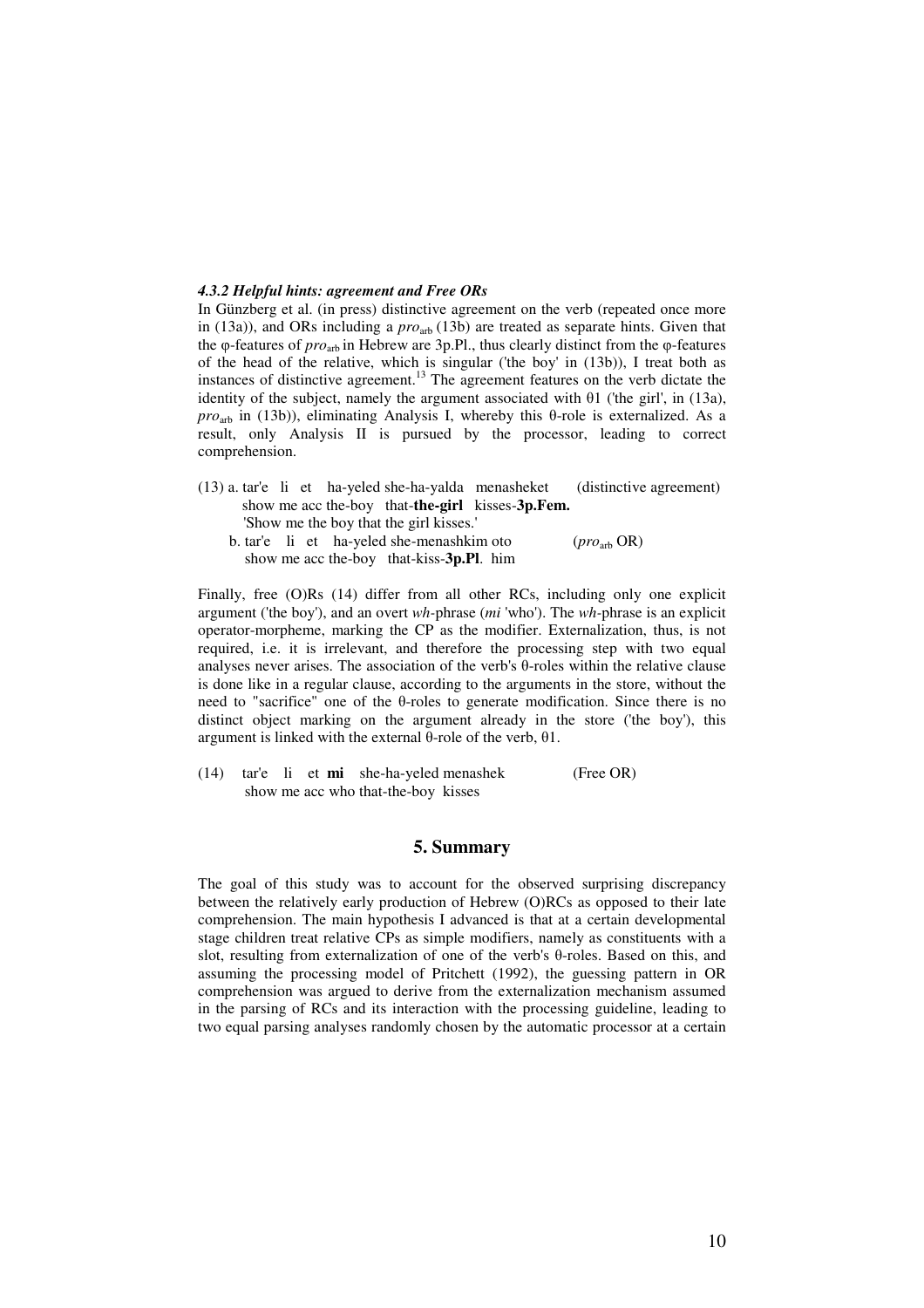processing stage. The variety of the well-comprehended RCs was shown to lack such stage, providing sufficient and unambiguous linguistic information for the automatic processor.

## **Notes**

<sup>&</sup>lt;sup>1</sup> The gaps in children's RCs are not limited to subject and direct object arguments, realized as DPs, but may also include indirect and oblique objects, namely PPs.

<sup>2</sup> In other analyses the massive occurrence of resumptives is attributed to the nature of the moving element and/or its trace (most notably, Pérez-Leroux (1995), but see also Guasti (2002), Guasti & Shlonsky (1995)).

<sup>3</sup> I assume the standard analysis of RCs (Sells (1984)).

<sup>&</sup>lt;sup>4</sup> In this work, I take the term theta-role in its wide sense, referring to obligatory or optional participants in the event denoted by the verb, regardless of their syntactic realization.<br><sup>5</sup> See also Armon Lotem (2005), where the amergence of the PCs before the other

See also Armon-Lotem (2005), where the emergence of the RCs before the other types of subordinate clauses is attributed to the specification of the complementizer in RCs merely as [+Finite].

The derivation with the gap, namely externalization marked by the complementizer, arguably, underlies the attested deletion of obligatory or optional PPs (see note 4).

<sup>7</sup> An important question that arises is how the pre-operator stage evolves into the adult mechanism(s) involved in the derivation of RCs (i.e. (null) operator movement, and/or binding)? I believe that as the mastery of embedded clauses develops, the role of the complementizer in the grammar becomes precise; it is fully recognized as the marker of the force of the clause, rather than of externalization. Further, the acquisition of the various verbal forms, whose derivation involves theta-grid manipulations, such as reflexives, unaccusatives and passives, clarifies the nature of the relevant morphological marking; it should be associated with the verb, namely be an element of I (e.g. French *se*), or part of the verbal inflection in the lexicon (e.g. the *hitpa'el* template in Hebrew), rather than a C-morpheme or a resumptive pronoun.

<sup>&</sup>lt;sup>8</sup> The addition of a resumptive pronoun has been shown to be very effective for children with hearing impairment (Friedmann & Szterman (2006)), whose production includes a lot of resumptives. Children with S-SLI, who have difficulties in comprehending ORs, were shown to produce ORs with one explicit DP, namely using a free RC or an RC with *pro*arb instead of the target OR (Friedmann & Novogrodsky (2004), (2007)).

<sup>9</sup> I abstract away from the non-syntactic factors, which may well influence the speaker's online processing.

 $10$  The wrong analysis, in itself, is not what creates the GP effect. Rather, the nature of the required reanalysis is the crucial factor. Some reanalyses are possible for the automatic processor (e.g. 'Bart knows the clown is crazy.'), having no GP effect, while others are not (e.g. 'Lisa warned her friends wouldn't help.'), resulting in the GP effect. See Pritchett (1992) and Siloni (2004) for the definitions of a 'costly' reanalysis, i.e. a reanalysis which cannot be done by the automatic processor.

<sup>&</sup>lt;sup>11</sup> A reasonable question arising with respect to Analysis 1 is why the absence of the Hebrew accusative marker  $et$  does not force the processor to link  $\theta$ 1 to 'the chicken', namely choose exclusively Analysis II, or at least, strongly prefer this analysis. I believe that the absence of *et* does not serve as the hint for the processor, because direct objects in Hebrew can occur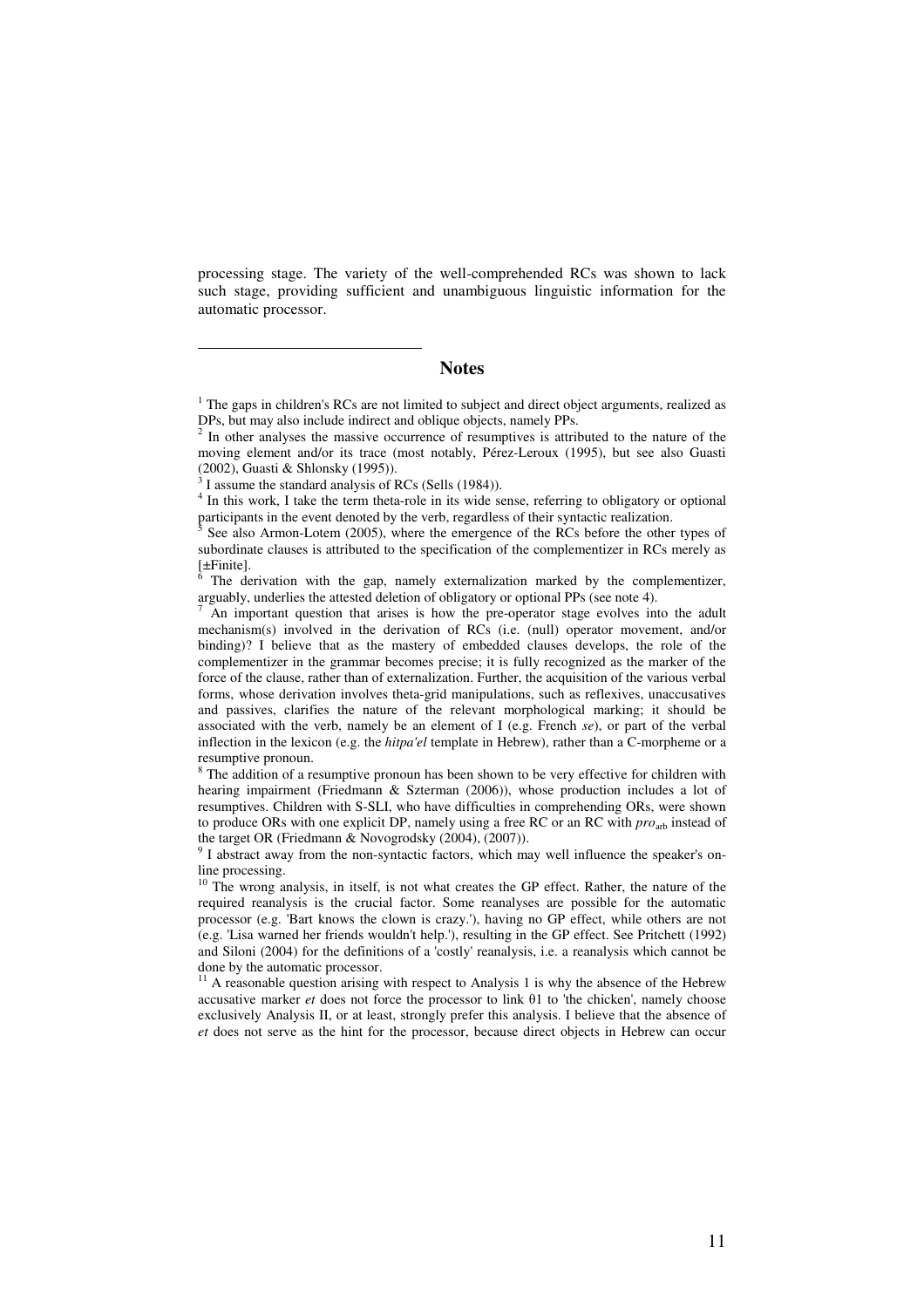without the accusative marker; DPs not marked for definiteness disallow *et,* and in abbreviated style (e.g. newspaper headlines) even definite DPs occur without *et.* Being a functional morpheme, it is not even clear whether the presence of *et* would have served as a hint to the processor, let alone its absence (see Pritchett (1992) where the functional morphemes such as *would, have, or be* are argued not to serve as hints for the processor). As a result, nothing forces the processor to link  $\theta$ 1 to 'the chicken'. This, combined with the assumption that externalization primarily targets the external  $\theta$ -role, unless this role has been saturated otherwise, maintain the plausibility of Analysis I alongside Analysis II. Put differently, normally,  $\theta$ 1 would be associated with the NP in the store, analyzed as the subject of the clause, which is predominantly preverbal in Hebrew. At the same time, however, externalizing  $\theta$ 1 is canonical as well. Since it is impossible to adhere to both, any choice is equally imperfect as far as canonicity is concerned. Since, by hypothesis, externalization, namely modifier formation, and structure building, namely linking of a  $\theta$ -role to the argument in the store are equally necessary, the choice between them is random.

 $12$  Note that the effectiveness of the resumptive pronoun for the hearing-impaired kids is not surprising, since these are bigger kids, clearly beyond the pre-operator stage, whose grammar, arguably, suffers from lack of syntactic movement (cf. Friedmann & Szterman (2006)). Their production of RCs involves an extensive use of resumptive pronouns, suggesting that their derivation involves Op-binding of an overt resumptive pronoun. Abstracting away from the details, it is reasonable to expected then, that the lack of such an element in the comprehension of OR tasks (e.g. Friedmann & Szterman (2006)) is confusing, lowering the success rate, whereas its addition makes everything right again.

<sup>13</sup> In Günzberg et al. (in press) free ORs, and those including an arbitrary subject (*pro*<sub>arb</sub>) are viewed as similar, instances of ORs with one explicit DP (the subject of the embedded CP in the former, the head of the relative in the latter). In lack of evidence, showing that the facilitating factor in ORs including a *pro*<sub>arb</sub> is indeed the null subject, I believe the good comprehension of these ORs should be attributed to the distinct number agreement on the verb, awaiting further experimental research.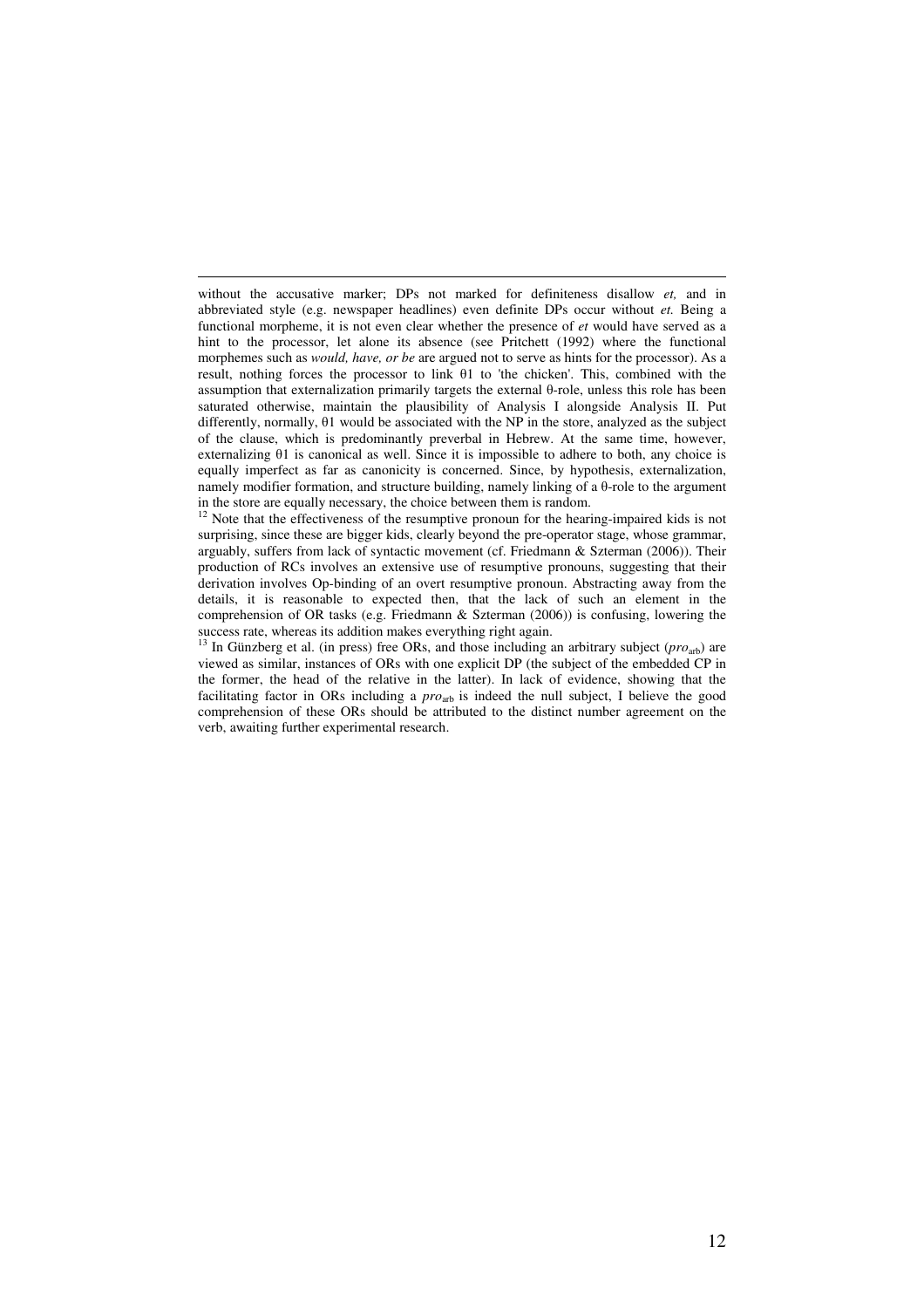#### **References**

Armon-Lotem, S. 2005. "The acquisition of subordination: form preconjunctionals to later use." In D. Ravid and H. Shyldkrot (eds.), *Perspectives on Language and Language Development.*

Chomsky, N. (1995). *The Minimalist Program.* Cambridge, MA: MIT Press.

Diessel, H. and M. Tomasello. 2000. "The development of relative clauses in English". *Cognitive Linguistics,* 11, 131-151.

Diessel, H. and M. Tomasello. 2005. "A new look at the acquisition of relative clauses. *Language,* 81, 1-25.

Friedmann, N., & Novogrodsky, R**.** (2004). "The acquisition of relative clause comprehension in Hebrew: A study of SLI and normal development", *Journal of Child Language*, *31*, 661-681.

Friedmann, N., & Novogrodsky, R. (2007). "Is the movement deficit in syntactic SLI related to traces or to thematic role transfer?" *Brain and Language*, 101, 50-63.

Friedmann, N., & Szterman, R. (2006). "Syntactic movement in orally-trained

children with hearing impairment." *Journal of Deaf Studies and Deaf Education, 11,* 56-75.

Guasti, M. T. (2002). *Language acquisition: The growth of grammar*. Cambridge, MA: MIT Press.

Guasti, M. T. and U. Shlonsky. 1995. "The acquisition of French relative clauses reconsidered", *Language Acquisition* 4: 257-276.

Günzberg-Karbal, N., Shvimer, L., & N. Friedmann (in press). "Take the chicken that the cow kissed the chicken: Comprehension and production of various relative clauses by Hebrew speaking children." *Speech, Language and Hearing* 29. (In Hebrew)

Hamburger, H. and S. Crain. 1982. "Relative acquisition", *Language Development* Vol. 1 (S. Kuczaj, ed.).

Higginbotham, J. 1985. "On Semantics", *Linguistic Inquiry*, 16, 547-593.

Labelle, M. 1990. "Predication, wh-movement and the development of relative clauses", *Language Acquisition* 1: 95-119.

McKee, C., McDaniel, D. and J. Snedeker. 1998. "Relative children say". *Journal of Psycholinguistic research,* 27, 573-596.

Pérez-Leroux, A. T. 1995. "Resumptives in the acquisition of relative clauses", *Language Acquisition* 4: 105-138.

Pritchett, B. 1992. *Grammatical Competence and Parsing Performance.* Chicago University Press.

Reinhart, T. 1999. "The Processing Cost of Reference-Set Computation: Guess Patterns in Acquisition". UiL OTS Working Papers, Utrecht Institute of Linguistics, OTS.